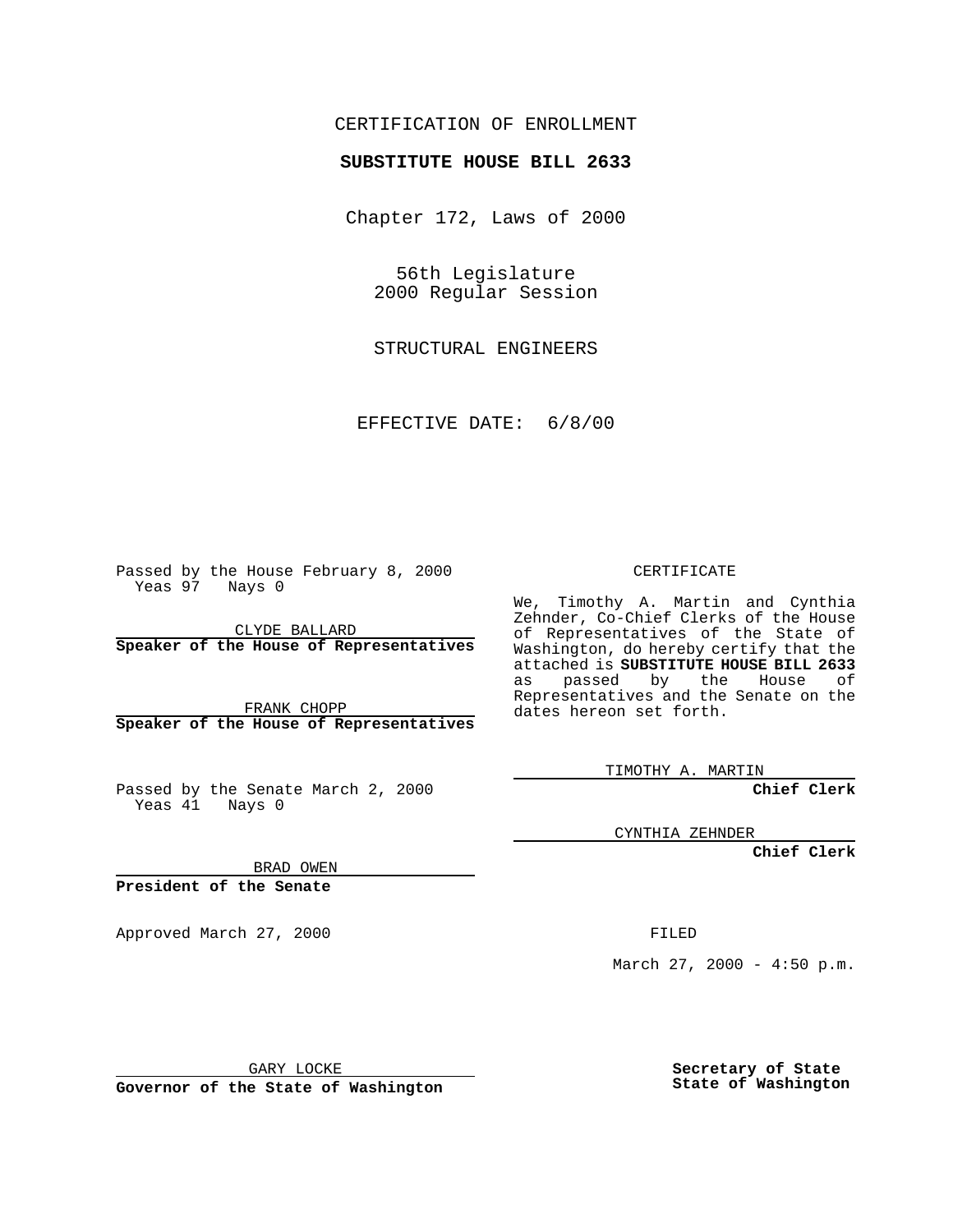## **SUBSTITUTE HOUSE BILL 2633** \_\_\_\_\_\_\_\_\_\_\_\_\_\_\_\_\_\_\_\_\_\_\_\_\_\_\_\_\_\_\_\_\_\_\_\_\_\_\_\_\_\_\_\_\_\_\_

\_\_\_\_\_\_\_\_\_\_\_\_\_\_\_\_\_\_\_\_\_\_\_\_\_\_\_\_\_\_\_\_\_\_\_\_\_\_\_\_\_\_\_\_\_\_\_

Passed Legislature - 2000 Regular Session

**State of Washington 56th Legislature 2000 Regular Session**

**By** House Committee on Commerce & Labor (originally sponsored by Representatives B. Chandler, O'Brien, McMorris, Wood, Conway, Clements and Hurst)

Read first time 02/02/2000. Referred to Committee on .

 AN ACT Relating to registration of structural engineers; and amending RCW 18.43.040.

BE IT ENACTED BY THE LEGISLATURE OF THE STATE OF WASHINGTON:

 **Sec. 1.** RCW 18.43.040 and 1995 c 356 s 2 are each amended to read as follows:

 The following will be considered as minimum evidence satisfactory to the board that the applicant is qualified for registration as a professional engineer, engineer-in-training, professional land surveyor, or land-surveyor-in-training, respectively:

 As a professional engineer: A specific record of eight years or more of experience in engineering work of a character satisfactory to the board and indicating that the applicant is competent to practice engineering; and successfully passing a written or oral examination, or both, in engineering as prescribed by the board.

 Graduation in an approved engineering curriculum of four years or more from a school or college approved by the board as of satisfactory standing shall be considered equivalent to four years of such required experience. The satisfactory completion of each year of such an approved engineering course without graduation shall be considered as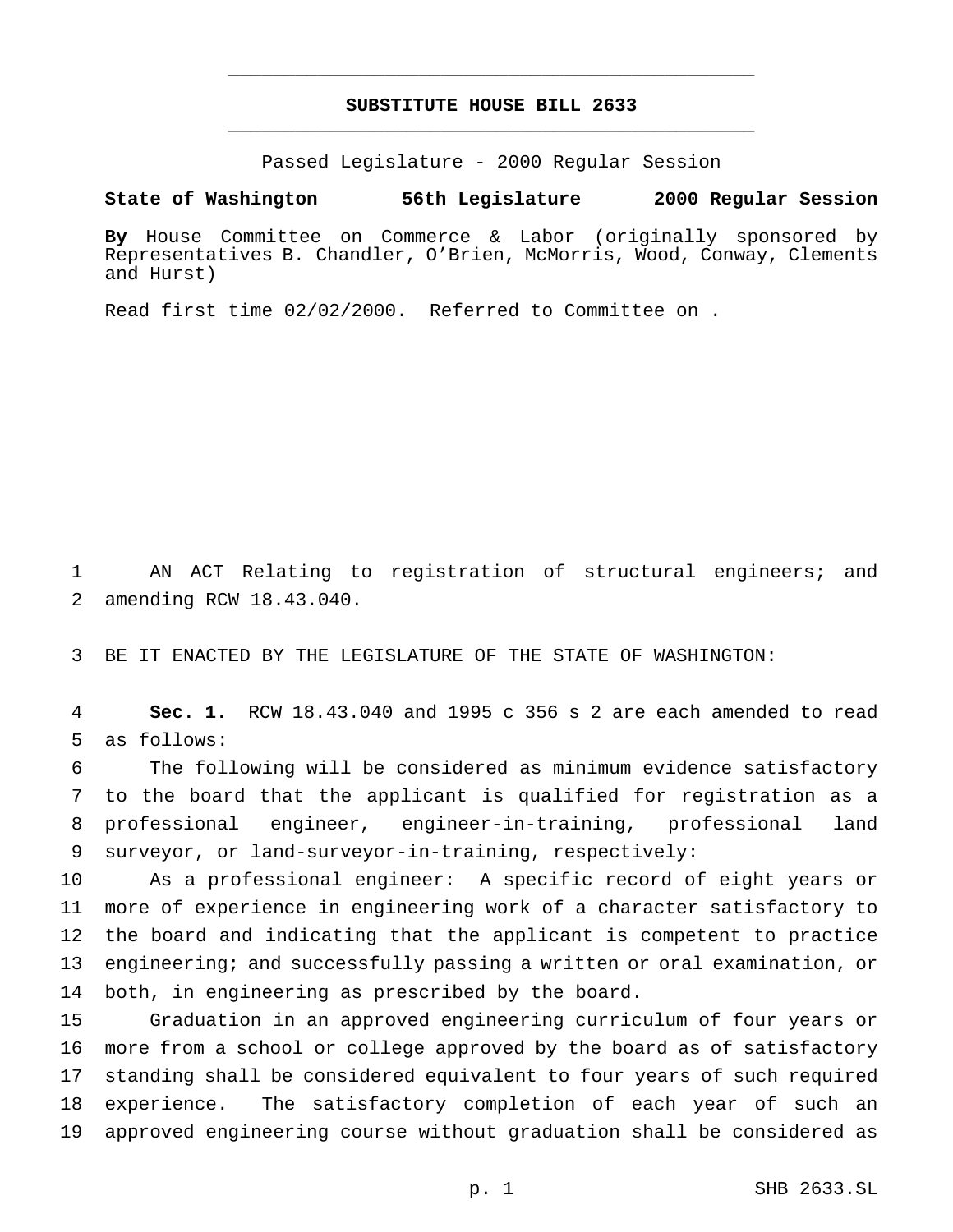equivalent to a year of such required experience. Graduation in a curriculum other than engineering from a school or college approved by the board shall be considered as equivalent to two years of such required experience: PROVIDED, That no applicant shall receive credit for more than four years of experience because of undergraduate educational qualifications. The board may, at its discretion, give credit as experience not in excess of one year, for satisfactory postgraduate study in engineering.

 Structural engineering is recognized as a specialized branch of professional engineering. To receive a certificate of registration in structural engineering, an applicant must hold a current registration 12 in this state in engineering and have at least two years of structural engineering experience, of a character satisfactory to the board, in 14 addition to the eight years' experience required for registration as a professional engineer. An applicant for registration as a structural engineer must also pass an additional examination as prescribed by the 17 board. Applicants for a certificate of registration in structural 18 engineering who have had their application approved by the board prior 19 to July 1, 2001, are not required to have an additional two years of structural engineering experience if the applicant passes the additional structural examination before January 30, 2002.

 As an engineer-in-training: An applicant for registration as a professional engineer shall take the prescribed examination in two stages. The first stage of the examination may be taken upon submission of his or her application for registration as an engineer- in-training and payment of the application fee prescribed in RCW 18.43.050 at any time after the applicant has completed four years of the required engineering experience, as defined in this section, or has achieved senior standing in a school or college approved by the board. The first stage of the examination shall test the applicant's knowledge of appropriate fundamentals of engineering subjects, including mathematics and the basic sciences.

 At any time after the completion of the required eight years of engineering experience, as defined in this section, the applicant may take the second stage of the examination upon submission of an application for registration and payment of the application fee prescribed in RCW 18.43.050. This stage of the examination shall test the applicant's ability, upon the basis of his or her greater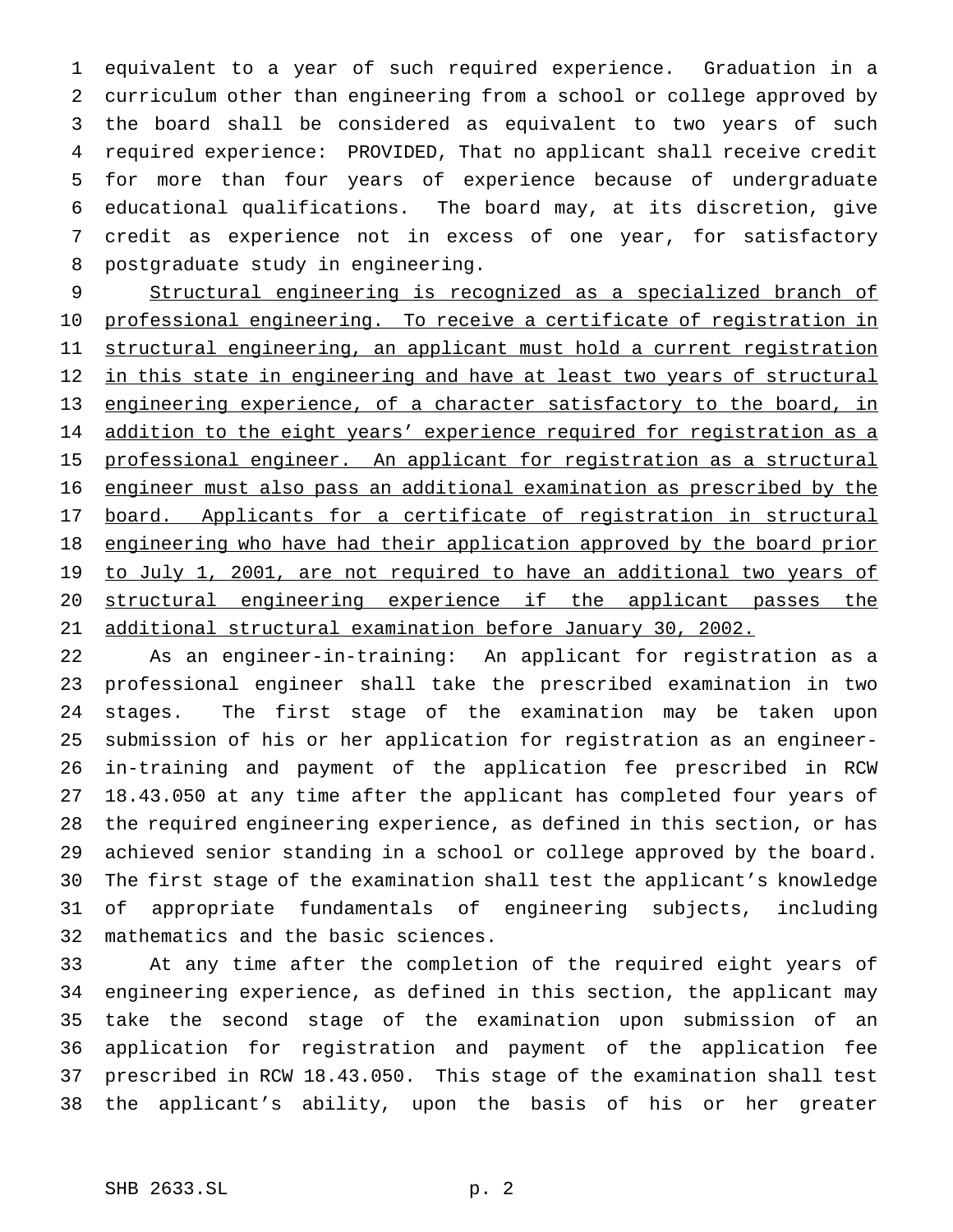experience, to apply his or her knowledge and experience in the field of his or her specific training and qualifications.

 As a professional land surveyor: A specific record of eight years or more of experience in land surveying work of a character satisfactory to the board and indicating that the applicant is competent to practice land surveying, and successfully passing a written or oral examination, or both, in surveying as prescribed by the board.

 Graduation from a school or college approved by the board as of satisfactory standing, including the completion of an approved course in surveying, shall be considered equivalent to four years of the required experience. Postgraduate college courses approved by the board shall be considered for up to one additional year of the required experience.

 As a land-surveyor-in-training: An applicant for registration as a professional land surveyor shall take the prescribed examination in two stages. The first stage of the examination may be taken upon submission of his or her application for registration as a land- surveyor-in-training and payment of the application fee prescribed in RCW 18.43.050 at any time after the applicant has completed four years of the required land surveying experience, as defined in this section, or has achieved senior standing in a school or college approved by the board. The first stage of the examination shall test the applicant's knowledge of appropriate fundamentals of land surveying subjects, including mathematics and the basic sciences.

 At any time after the completion of the required eight years of land surveying experience, as defined in this section, the applicant may take the second stage of the examination upon submission of an application for registration and payment of the application fee prescribed in RCW 18.43.050. This stage of the examination shall test the applicant's ability, upon the basis of greater experience, to apply knowledge and experience in the field of land surveying.

 The first stage shall be successfully completed before the second stage may be attempted. Applicants who have been approved by the board to take the examination based on the requirement for six years of experience under this section before July 1, 1996, are eligible to sit for the examination.